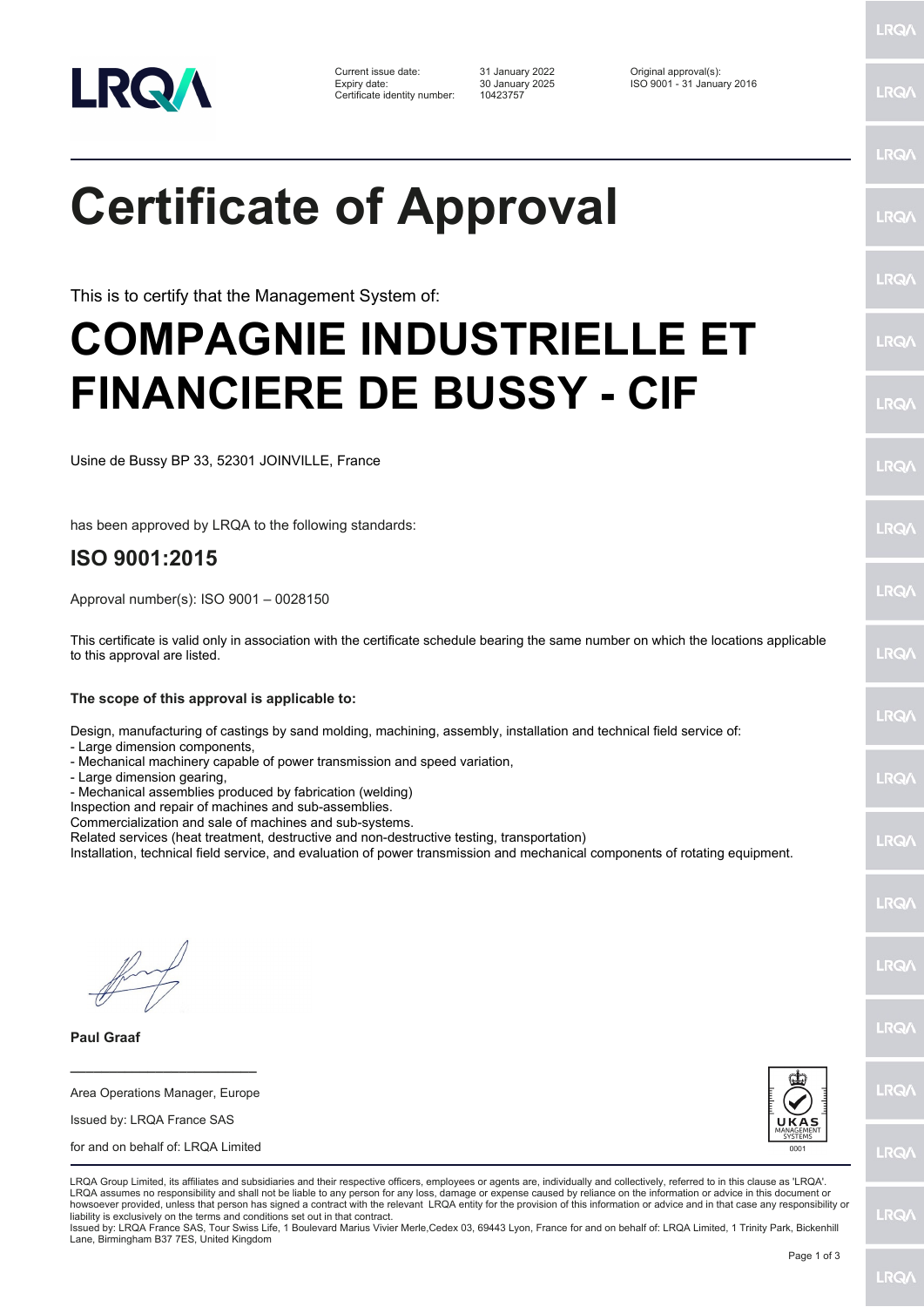

**LRQA** 

**LRQA** 

Certificate identity number: 10423757

| Location                                                                              | <b>Activities</b>                                                                                                                                                                               | LRQ/        |
|---------------------------------------------------------------------------------------|-------------------------------------------------------------------------------------------------------------------------------------------------------------------------------------------------|-------------|
| <b>COMPAGNIE INDUSTRIELLE ET FINANCIERE DE BUSSY -</b><br><b>CIF</b>                  | ISO 9001:2015<br>Design, manufacturing of castings by sand molding,                                                                                                                             | <b>LRQA</b> |
| Usine de Bussy BP 33, 52301 JOINVILLE, France                                         | machining, assembly, installation and technical field<br>service of:                                                                                                                            |             |
|                                                                                       | - <b>ILarge dimension components,</b><br>-   IMechanical machinery capable of power transmission<br>and speed variation,                                                                        | <b>LRQ/</b> |
|                                                                                       | - <b>ILarge dimension gearing,</b><br>- <sup>[</sup> Mechanical assemblies produced by fabrication<br>(welding)<br>Inspection and repair of machines and sub-assemblies.                        | <b>LRQA</b> |
|                                                                                       | Commercialization and sale of machines and<br>sub-systems.<br>Related services (heat treatment, destructive and                                                                                 | <b>LRQ/</b> |
|                                                                                       | non-destructive testing, transportation)<br>Installation, technical field service, and evaluation of<br>power transmission and mechanical components of<br>rotating equipment.                  | <b>LRQA</b> |
| <b>COMPAGNIE MESSIAN DURAND</b><br>539 avenue du Cateau, 59405 CAMBRAI, France        | ISO 9001:2015<br>Design, sales, manufacture and maintenance in                                                                                                                                  | <b>LRQ/</b> |
|                                                                                       | workshop of mechanical gear units and couplings<br>ensuring speed transmission and variation.                                                                                                   | <b>LRQA</b> |
| <b>FONDERIE &amp; ACIERIE DE DENAIN</b><br>17 rue Pierre Bériot, 59723 DENAIN, France | ISO 9001:2015<br>Manufacture of castings using the sand moulding process<br>in: carbon steel, low and high alloyed grade, Ferrynox®,<br>Ferrysteel®, lamellar iron, nodular iron. Machining and | <b>LRQ/</b> |
|                                                                                       | assembly of mechanical parts. Heat treatment to<br>customer's specification.                                                                                                                    | LRQ/        |
| <b>COMPAGNIE ENGRENAGES ET REDUCTEURS MESSIAN</b><br><b>DURAND ERCMD</b>              | ISO 9001:2015<br>Design, manufacturing and maintenance in workshop of                                                                                                                           | LRQ/        |
| 33 rue du 4 Septembre, 58600 FOURCHAMBAULT,<br>France                                 | worm gear reducers, worm gear sets. Manufacturing of<br>compressor and pump screws                                                                                                              | <b>LRQA</b> |
|                                                                                       |                                                                                                                                                                                                 | LRQ/        |
|                                                                                       |                                                                                                                                                                                                 | LRQ/        |
|                                                                                       | UKAS<br>SYSTEMS<br>0001                                                                                                                                                                         | LRQ/        |

exclusively on the terms and conditions set out in that contract.<br>Issued by: LRQA France SAS, Tour Swiss Life, 1 Boulevard Marius Vivier Merle,Cedex 03, 69443 Lyon, France for and on behalf of: LRQA Limited, 1 Trinity Park